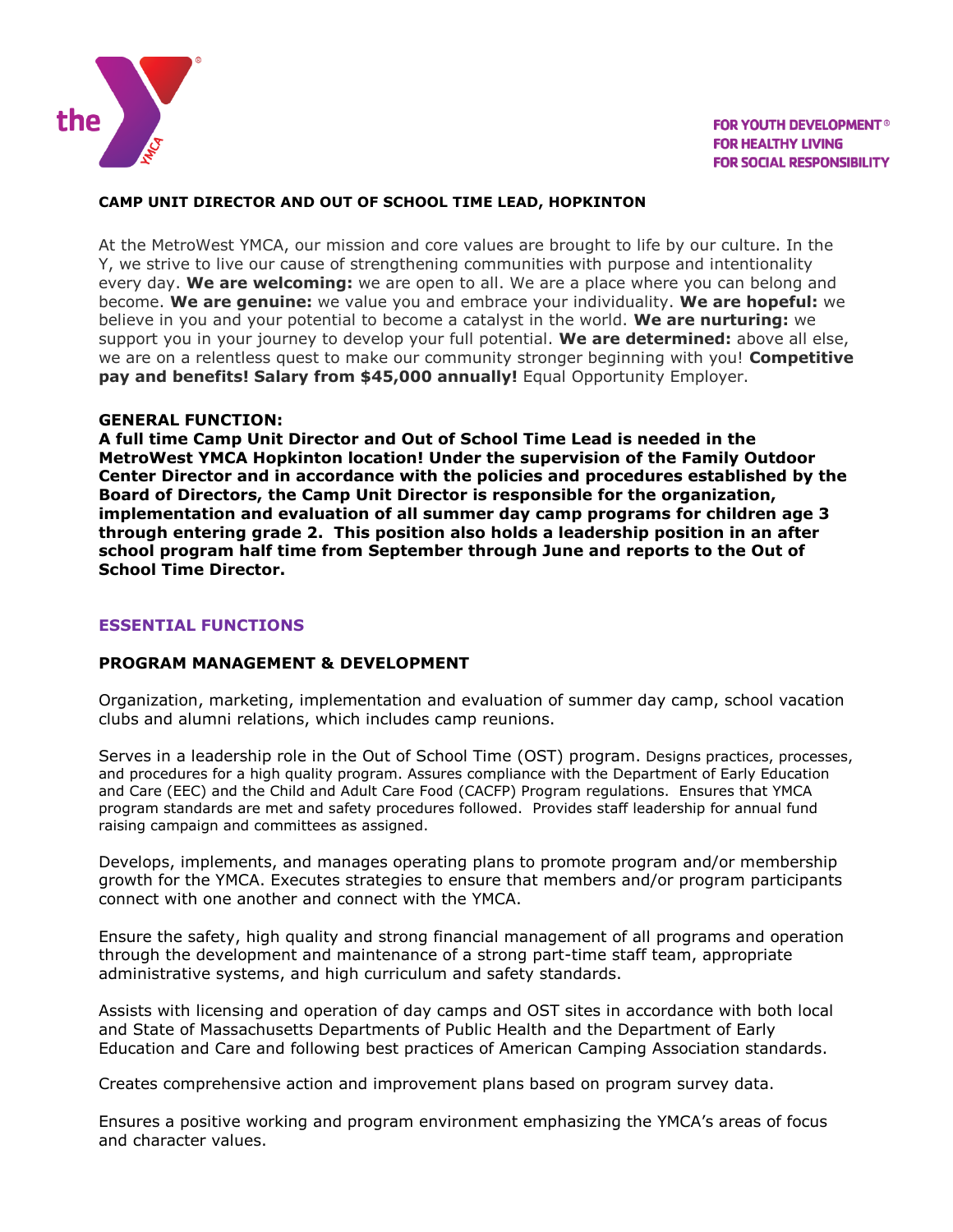Ensures high quality member-focused programs through innovative program development, evaluations and ongoing training of staff.

Works collaboratively with the Marketing Department for successful marketing, social media and communications development and implementation.

Assists in other department operations and special events as assigned by the Supervisor.

#### **STAFF ENGAGEMENT & DEVELOPMENT**

Recruits, hires, trains, manages, develops, coaches, schedules, and directs staff and volunteers as needed. Reviews and evaluates staff performance. Develops strategies to motivate staff. Ensures records of staff certifications are current and complete. Conducts safety, certification, and service training for staff.

Models relationship-building skills (including Listen First) in all interactions. Maintains all certifications and training hours necessary for the position to include First Aid, CPR and O2 training, belay training, water safety training, etc.

#### **MEMBERSHIP ENGAGEMENT & DEVELOPMENT**

Builds relationships with and among members, responds to inquiries and solves problems. Creates a safe and supportive community environment, assists in recruiting and engaging new members, and connects members to the YMCA's cause.

Cultivate deep and meaningful relationships with camp and OST parents and guardians.

### **BUDGET & FINANCIAL MANAGEMENT**

Plans and manages department budgets as approved in a fiscally responsible manner. Responsible for timely and accurate payroll for the department.

Develops, monitors, controls and prepares monthly reports for department budgets related to the position.

Provides leadership and support to the annual fundraising campaign which includes fund development and capacity building towards specific program departments.

Maintains accurate and up to date records, files, purchase orders, and billing/collection procedures and provides data and reports as required for assigned programs.

#### **FACILITY MANAGEMENT**

Works with appropriate branch staff to provide program facilities for members that are safe, clean, adequately equipped, well maintained, and attractive.

Works cooperatively with the Building and Grounds Director to ensure the cleanliness and safety of all program and facility areas.

**The Y: We're for youth development, healthy living, and social responsibility.**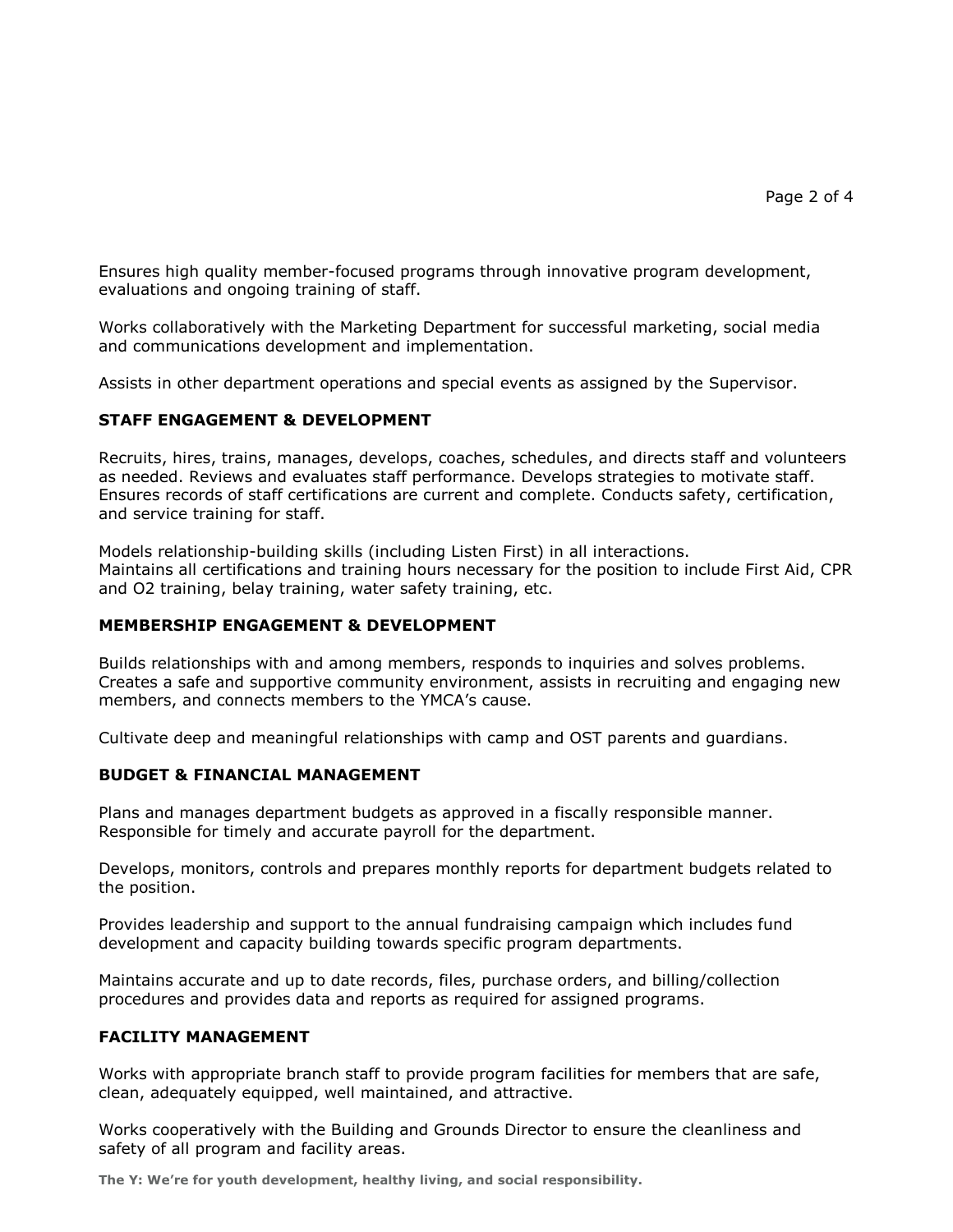# **VOLUNTEER DEVELOPMENT**

Builds and develops volunteer capacity, sharing the social responsibility. Provides leadership and support to volunteer committees as assigned.

# **COMMUNITY INVOLVEMENT & SUPPORT**

Assists in YMCA fund raising activities/events, and engages in collaborative relationships with community organizations in order to strengthen support and build community.

Develops and maintains effective working relationships within the community.

## **Required Certifications**

Possess or ability to complete: 7D driver, Belay training, CPR/AED and First Aid (instructor level preferred) as well as water safety and instruction and other areas as assigned.

# **QUALIFICATIONS**

Leadership work experience in human services, social services, recreation, education, business or equivalent.

4+ years of full time experience in YMCA or related work with 2+ years in leadership of a summer camp.

Ability to direct programs through supervision of volunteers and staff, development and monitoring of budgets, marketing and public relations, program development and fund-raising. Have the ability to handle multiple tasks at the same time.

Demonstrated ability to produce positive results in the areas of program development, risk management, participant retention, and assertion with challenging tasks.

Demonstrated commitment to the mission and purpose of the YMCA including working with diverse populations.

Possess or ability to complete required trainings. Must have a clean driving record to be eligible for 7D.

Demonstrated ability in data driven decision making.

Ability to establish and maintain authentic and deepened relationships with community organizations.

Strong leadership skills.

Proven written and verbal communication skills.

A professional image and the ability to work harmoniously with staff, members and the community.

## **PHYSICAL DEMANDS**

1. While performing the duties of this job, sufficient strength, agility and mobility to perform essential functions and to supervise program activities in both indoor and outdoor locations is required.

**The Y: We're for youth development, healthy living, and social responsibility.**